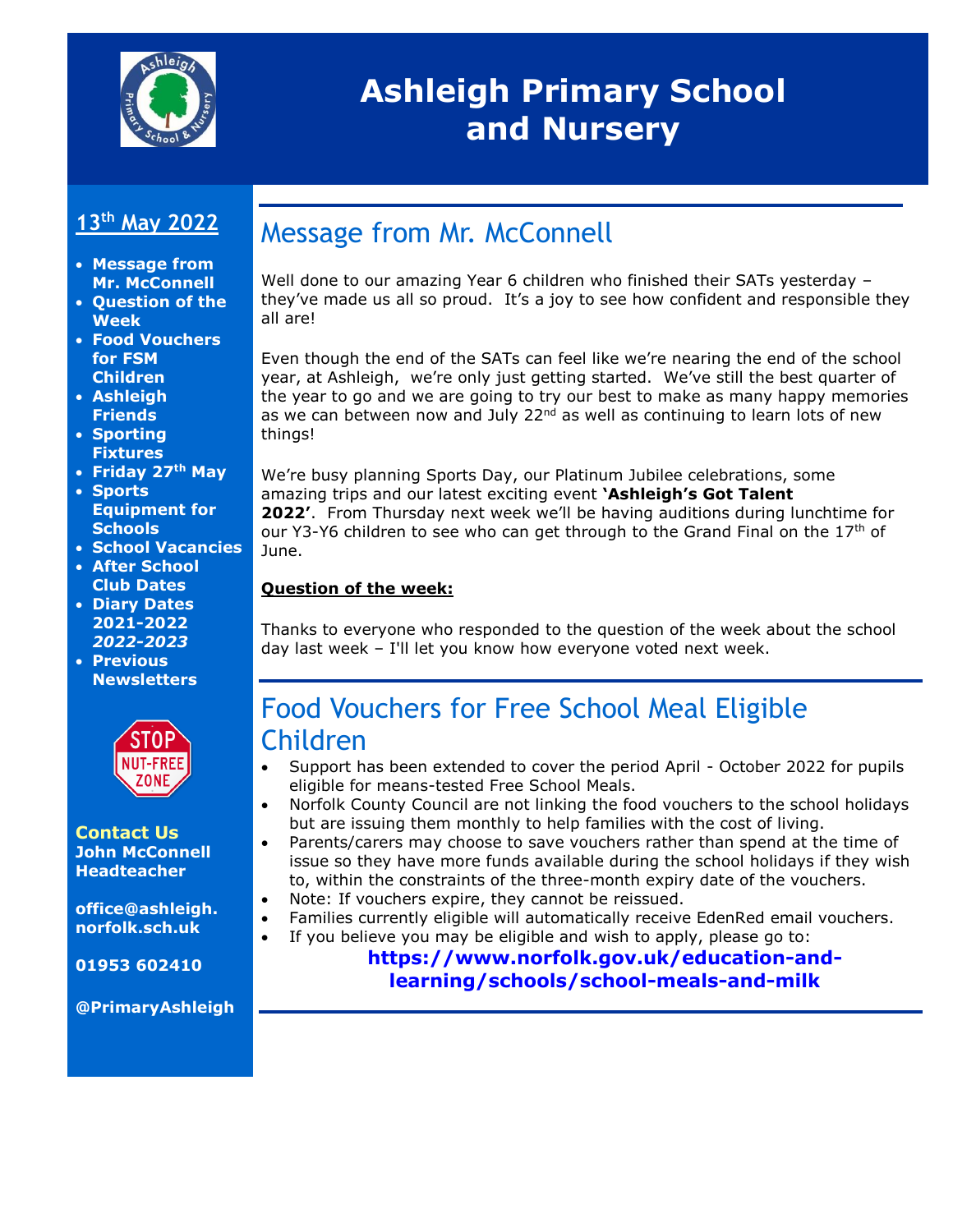#### Ashleigh Friends **Plans for the Jubilee**

We are delighted to announce that four primary schools in Wymondham and stART Studio have come together to organise a Jubilee trail throughout the town.

Throughout the trail there will be fun facts about the Queen to spot, and hidden clues to find – rearrange the letters to spell out a word associated with the Queen – and you could win a prize! Prizes include a luxury Jubilee-themed hamper from Waitrose, a family ticket on the Mid Norfolk Railway and a signed Norwich City Football Club pennant.

And we would like you to get involved and help us with the artwork for the trail! We would like to invite all children to draw or paint a picture that is Jubilee or Royal themed. Perhaps a corgi, a castle or a crown? It's up to you! Artwork must be no bigger than A4, and please write your name, age and school on the back. All artwork should be given into the Ashleigh Friends letterbox in the school office by **Monday 23 May**.

You can buy your trail sheets outside the school office on Wednesday 25, Thursday 26 and Friday 27 May – and at any time during the week (subject to business opening hours) from Reeves, Chapelfield Vets, Lemon Tree Café, Town Green Garden Café and Yum Yums. Sheets are available for a suggested donation £2 each and all money raised will go directly to the four PTAs. The trail will start on Saturday 28 May and finish on Sunday 5 June and prize draw winners will be notified by Wednesday 8 June.

For more information follow us on Facebook: Wymondham Jubilee Trail

And to kick off the Jubilee celebrations, Friday 27 May non-school uniform day at school – you are encouraged to wear red, white and blue! There's a suggested donation of £1 (in aid of Ashleigh Friends), made payable via SchoolMoney.

### Sporting Fixtures v Robert Kett Primary School

Monday 16th May - Y5 boys' football (7 a side) @ Ashleigh Thursday 19th May - Y5 and Y6 mixed netball @ Ashleigh Monday 23rd May - LKS2 (5 a side) and UKS2 (7 a side) girls' football @ Ashleigh Wednesday 25th May - Y6 boys' football (9 a side) @ Ashleigh.

Parents/carers are invited to watch their child's match/es, we hope to see you on the touchlines!

# Friday 27th May – Non-School Uniform and Platinum Jubilee Picnic

The PTA are organising a non-school uniform day on Friday  $27<sup>th</sup>$  May. In honour of the Queen's Jubilee celebrations children are welcome to wear red, white and blue, or other suitable non-school uniform on that day. A link will be sent out from SchoolMoney for a suggested donation of £1.

To tie in with this, we will also be holding a celebration Platinum Jubilee Picnic. Details to follow in a separate email.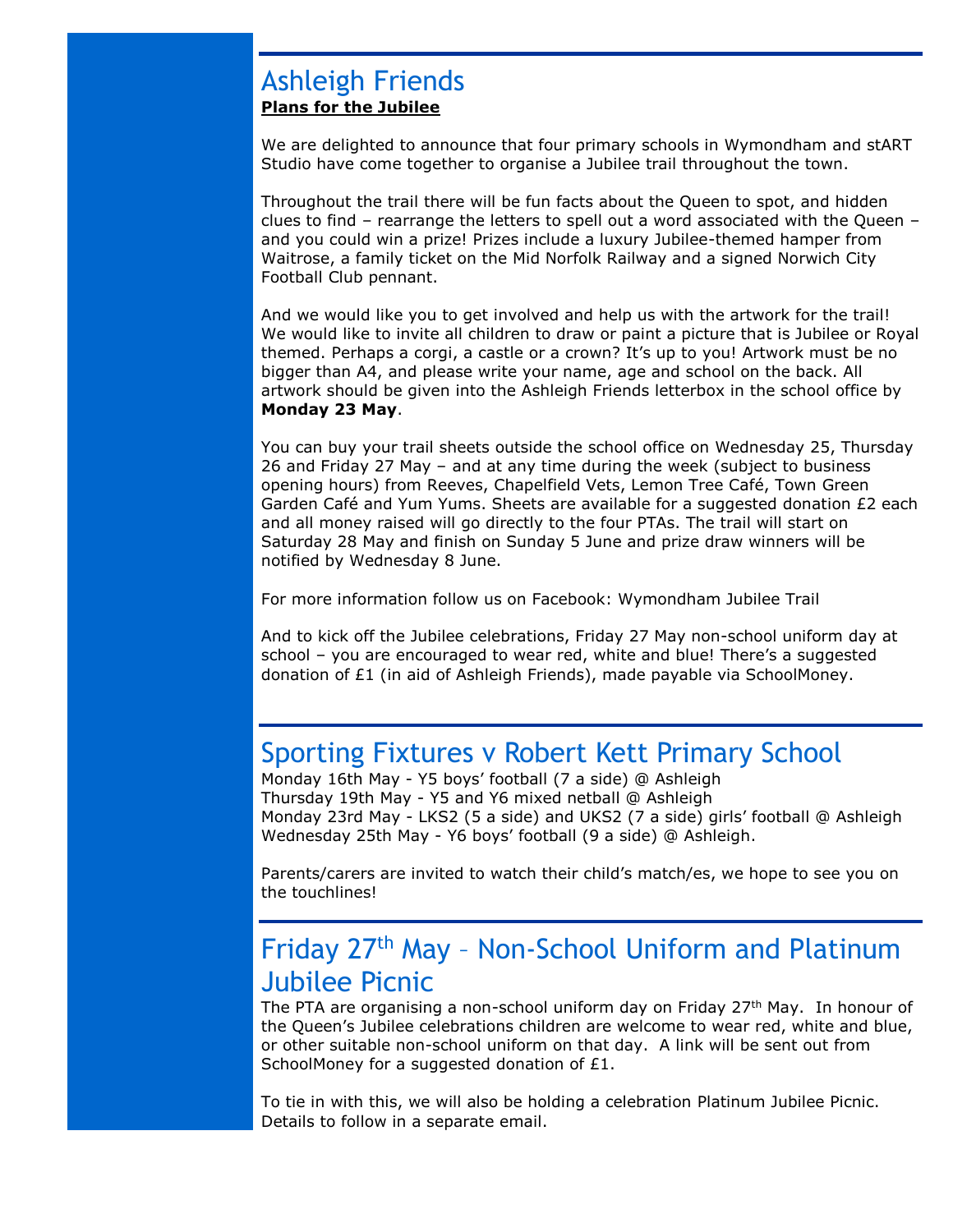# Sports Equipment for Schools

We are taking part in Archant's Sports Equipment for Schools campaign, please support us if you can by collecting the vouchers and sending them into school!

- Tokens will be daily in the Eastern Daily Press (two on Saturday), Norwich Evening News (two on Saturday) and weekly in the North Norfolk News, Dereham Times, Fakenham Times, Beccles & Bungay Journal, Lowestoft Journal and Great Yarmouth Mercury.
- Final token Saturday 16th July.



#### **START COLLECTING TOKENS TODAY**

### School Vacancies

•

- We currently have the following vacancies at Ashleigh: **Midday Supervisory Assistants**.
	- Salary  $£9.50$  per hour
	- Monday Friday: 1 hour twenty minutes per day (11:55am-1:15pm)
	- Term time only.
	- Job details and an application form can be found at **<http://www.ashleighprimary.com/category/news/vacancies/>** or please contact the school office.

## After School Club Details

| Day    | <b>Club</b>     | Years   | <b>Last Session</b> | Pick-Up |  |
|--------|-----------------|---------|---------------------|---------|--|
| Monday | <b>Bootcamp</b> | $R - 6$ | $11th$ July         | 4:00pm  |  |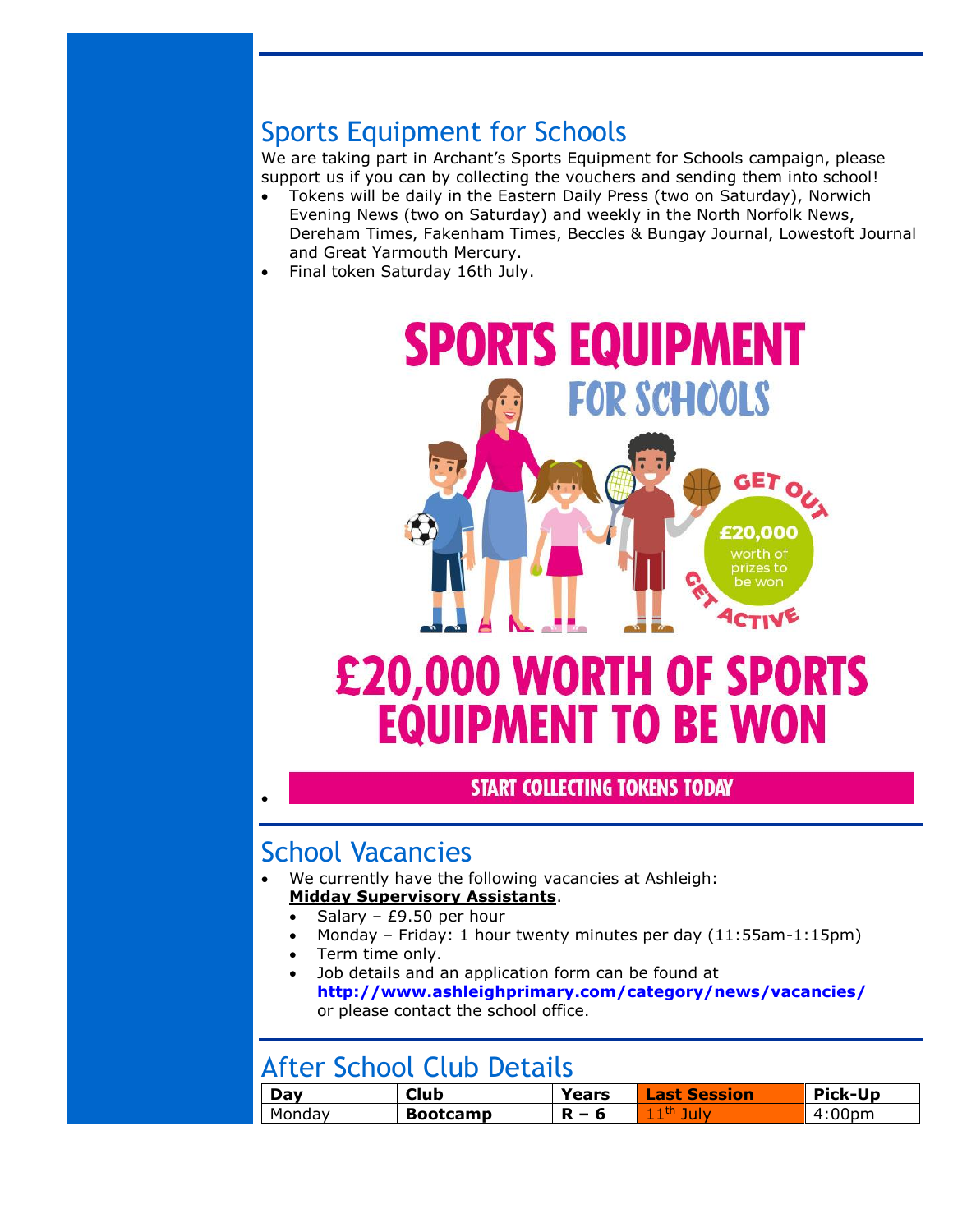| Monday    | <b>Musical Theatre</b> | $1 - 6$ | 18 <sup>th</sup> July | 4:00 <sub>pm</sub> |
|-----------|------------------------|---------|-----------------------|--------------------|
| Tuesday   | <b>Football</b>        | $1 - 6$ | $12th$ July           | 4:00 <sub>pm</sub> |
|           | (2 groups)             |         |                       |                    |
| Wednesday | <b>Tennis</b>          | $3 - 6$ | $13th$ July           | 4:00 <sub>pm</sub> |
| Wednesday | <b>Street Dance</b>    | $R - 6$ | $13th$ July           | 4:00 <sub>pm</sub> |
| Thursday  | <b>Karate</b>          | $1 - 6$ | $14th$ July           | 4:00 <sub>pm</sub> |
| Thursday  | <b>Ukulele</b>         | $1 - 6$ | $14th$ July           | 3:45 <sub>pm</sub> |
| Friday    | <b>Bouncercise</b>     | $R - 6$ | 15 <sup>th</sup> July | 4:00 <sub>pm</sub> |
| Friday    | <b>Dodgeball</b>       | $3 - 6$ | $15th$ July           | 4:00 <sub>pm</sub> |

Please remember to let the office know if your child will not be attending a club for any reason.

#### Diary Dates New or updated events

| 2021-2022 Dates            |                                                                       |  |
|----------------------------|-----------------------------------------------------------------------|--|
| <b>Summer Term</b>         |                                                                       |  |
| Mon 16 <sup>th</sup> May   | 3:15pm Y5 Football Match v Robert Kett (Home)<br>$\bullet$            |  |
| Thurs 18 <sup>th</sup> May | 3:00-4:00pm Barn Owls Open Classroom<br>$\bullet$                     |  |
| Thurs 19th May             | 3:15pm Y5/6 Netball Match v Robert Kett (Home)<br>$\bullet$           |  |
| Mon 23rd May               | 3:15pm KS2 Girls' Football Match v Robert Kett (Home)<br>$\bullet$    |  |
| Wed 25 <sup>th</sup> May   | 3:15pm Y6 Boys' Football Match v Robert Kett (Home)<br>$\bullet$      |  |
| Fri 27 <sup>th</sup> May   | Platinum Jubilee Picnic Lunch and Non-school uniform day<br>$\bullet$ |  |
|                            | 9:30-11:30am Wymondham Cluster LINKS Meeting at the<br>$\bullet$      |  |
|                            | Bungalow, Robert Kett Primary School                                  |  |
|                            | 3:00/3:15pm School/Nursery close for Half Term<br>$\bullet$           |  |
| Mon 6 <sup>th</sup> Jun    | 8:30am/8:40am Nursery/School reopen<br>$\bullet$                      |  |
| Thurs 9 <sup>th</sup> Jun  | Y1 to Banham Zoo<br>$\bullet$                                         |  |
| Wed 15 <sup>th</sup> Jun   | Y5 to Harry Potter World<br>$\bullet$                                 |  |
| Wed 22 <sup>nd</sup> Jun   | Sports Day<br>$\bullet$                                               |  |
| Fri 24 <sup>th</sup> Jun   | 9:30-11:30am Wymondham Cluster LINKS Meeting at the<br>$\bullet$      |  |
|                            | Bungalow, Robert Kett Primary School                                  |  |
|                            | <b>Elm</b> visit to the River Tiffey<br>$\bullet$                     |  |
| Wed 29 <sup>th</sup> Jun   | Sports Day - Reserve                                                  |  |
| Thurs 30 <sup>th</sup> Jun | Y4 to Royal Norfolk Show                                              |  |
| Fri 8 <sup>th</sup> Jul    | Maple visit to the River Tiffey                                       |  |
| Fri 22 <sup>nd</sup> Jul   | 9:30-11:30am Wymondham Cluster LINKS Meeting at the<br>$\bullet$      |  |
|                            | Bungalow, Robert Kett Primary School                                  |  |
|                            | 3:00/3:15pm School/Nursery close for Summer Holiday                   |  |

#### *Next Academic Year – September 2022-July 2023*

*Thursday 1st September 2022 Staff INSET Day Friday 2nd September Staff INSET Day Monday 5th September Staff INSET Day Monday 31st October School reopens after half term Monday 20th February School reopens after half term Monday 17th April Staff INSET Day*

*Tuesday 6th September School reopens for Autumn Term Friday 21st October School closes for October half term Friday 16th December School closes for Christmas holidays Wednesday 4th January 2023 School reopens for Spring Term Friday 10th February School closes for February half term Friday 31st March School closes for Easter holidays*